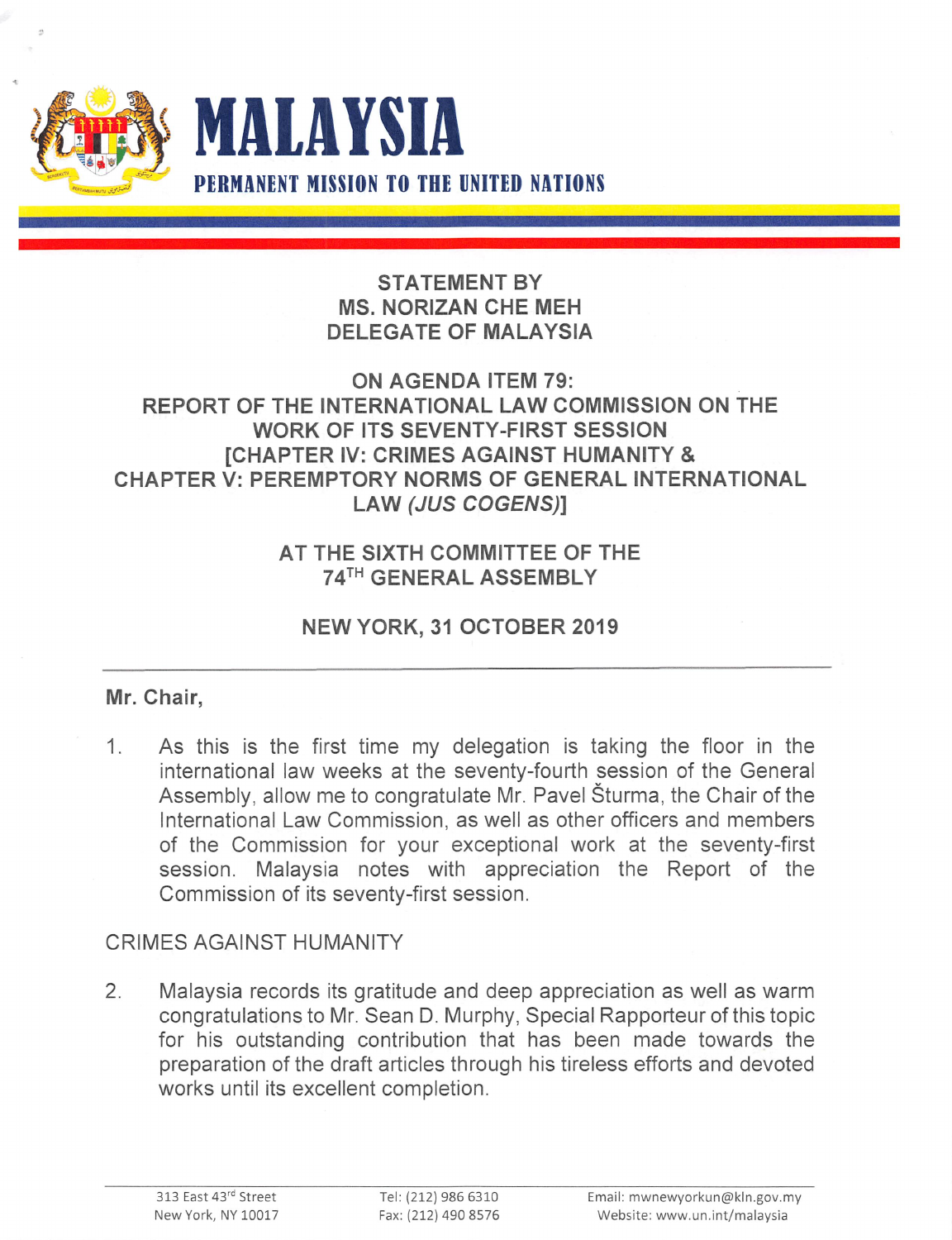- 3. Malaysia notes the decision made by the ILC at its 3499th meeting on 5 August 2019 to recommend the draft articles on prevention and punishment of crimes against humanity to the General Assembly.
- 4. Malaysia further comprehends that matters pertaining to impunity of the perpetrators of international crimes, including crimes against humanity are of prime importance and require crucial attention relating to the investigation and prosecution of such offences, as well as international cooperation.
- 5. In this regard, considering the current development of the study on this topic and the adoption of the draft articles by the ILC, Malaysia is flexible with the recommendation for the elaboration of a convention by the General Assembly or by an international conference of plenipotentiaries on the basis of the draft articles.

#### PEREMPTORY NORMS OF GENERAL INTERNATIONAL LAW (JUS COGENS)

#### Mr. Chair,

- 6. Malaysia welcomes the inclusion of the study of "jus cogens", spearheaded by Special Rapporteur Mr. TIadi as it will bring much needed clarity to this principle which is integral to the progressive development of international law.
- 7. Malaysia appreciates the work done so far by the Special Rapporteur and observes that the discussions on jus cogens have progressed from considering the criteria of jus cogens to the validity of international instruments being in conflict with jus cogens.
- 8. Malaysia notes the issue on whether non-State Party to a treaty could invalidate a treaty on the ground that the treaty is in conflict with jus cogens, Malaysia is of the view that in the larger framework of treaty law, only State Parties to a treaty should be able to make the determination of invalidity on the basis of the treaty's conflict with jus cogens.